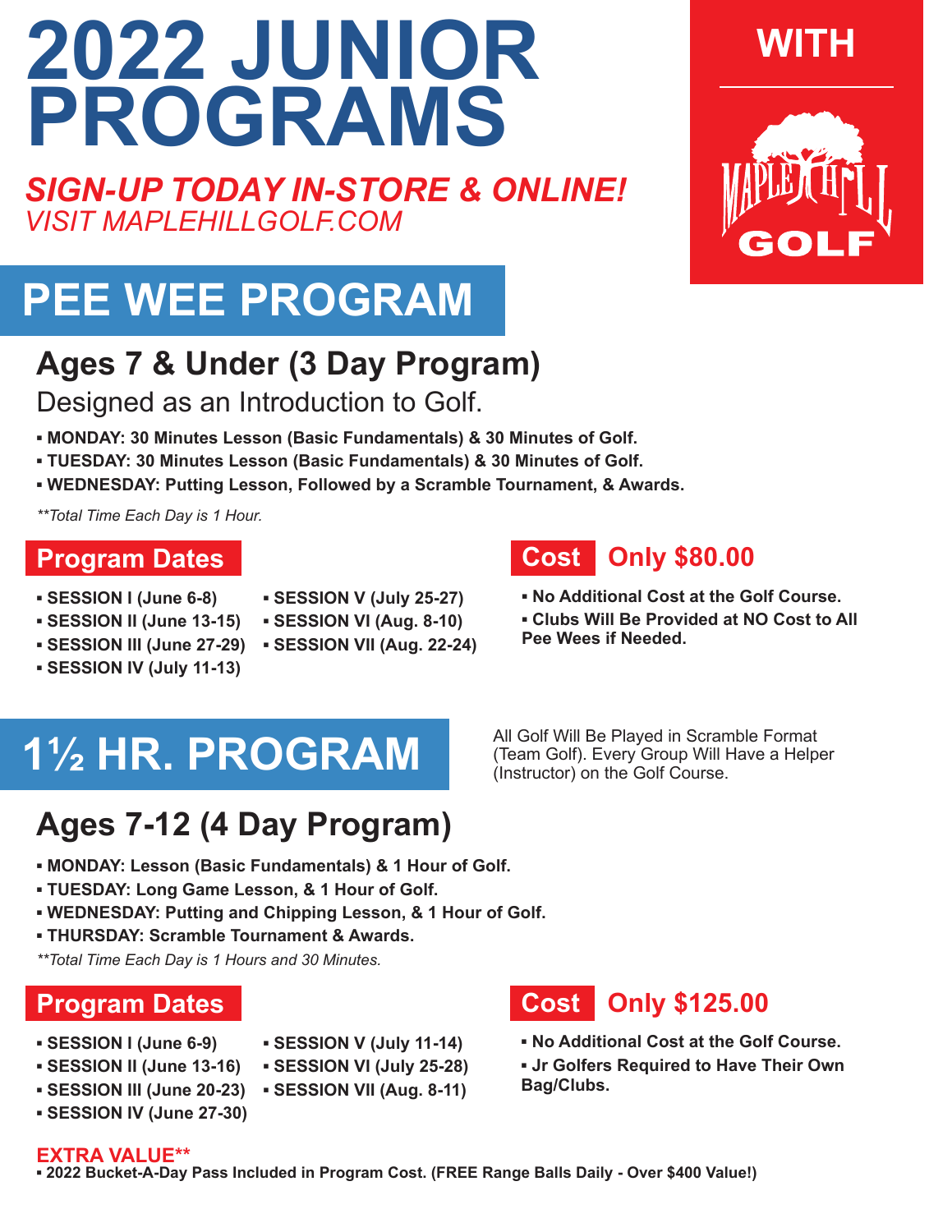## **2½ HR. PROGRAM**

This Program is Geared Towards the Junior Golfer with Previous Golf Experience. Intermediate Junior Golfers Will Be Playing with Limited Supervision.

## **Ages 8-14 (4 Day Program)**

- **▪ MONDAY: Lesson (Basic Fundamentals) & 2 Hours of Golf.**
- **TUESDAY: Long Game Lesson, & 2 Hours of Golf.**
- **WEDNESDAY: Putting and Chipping Lesson, & 2 Hours of Golf.**
- **THURSDAY: Scramble Tournament & Awards.**

*\*\*Total Time Each Day is 2 Hours and 30 Minutes.*

### **Program Dates**

- **SESSION I (June 6-9)**
- **SESSION V (July 11-14)**
- **SESSION II (June 13-16)**
- **SESSION III (June 20-23) SESSION VII (Aug. 8-11) ▪ SESSION VI (July 25-28)**
- **SESSION IV (June 27-30)**

#### **EXTRA VALUE\*\***

**▪ 2022 Bucket-A-Day Pass Included in Program Cost. (FREE Range Balls Daily - Over \$400 Value!)**

## **JUNIOR GOLF ACADEMY**

## *FREE JUNIOR MEMBERSHIP WITH ANY SIGN-UP!*

Academy program is lesson focused with on course play each day of the program. Regardless of your Junior's ability this program is a great fit towards improving.

## **Ages 11-17 (4 Day Program)**

*Daily On Course; Putting, Chipping, Mid-Iron, Driver, & Course Instruction.*

- **MONDAY-WEDNESDAY: Putting, Chipping, Mid-Iron, Driver, & Course Instruction.**
- **THURSDAY: Scramble Tournament & Awards.**

*\*\*Total Time Each Day is 2 Hours (Final Day 3 Hours).*

### **Program Dates**

- **▪ SESSION I (June 20-23)**
- **SESSION II (July 18-21)**
- **Cost Only \$275.00**
- **FREE Junior Membership.**
- **No Additional Cost at the Golf Course.**
- **Jr Golfers Required to Have Their Own Bag/Clubs.**

#### **EXTRA VALUE\*\***

- **2022 Bucket-A-Day Pass Included in Program Cost. (FREE Range Balls Daily Over \$400 Value!)**
- **Each Student Will Receive a Junior Membership When They Sign-up (Valid: June 1 September 10).**

MAPLE HILL GOLF 5555 Ivanrest Ave, Grandville MI 49418 | 800.219.1113 MAPLEHILLGOLF.COM







- **Cost Only \$150.00**
- **No Additional Cost at the Golf Course.**
- **Jr Golfers Required to Have Their Own Bag/Clubs.**